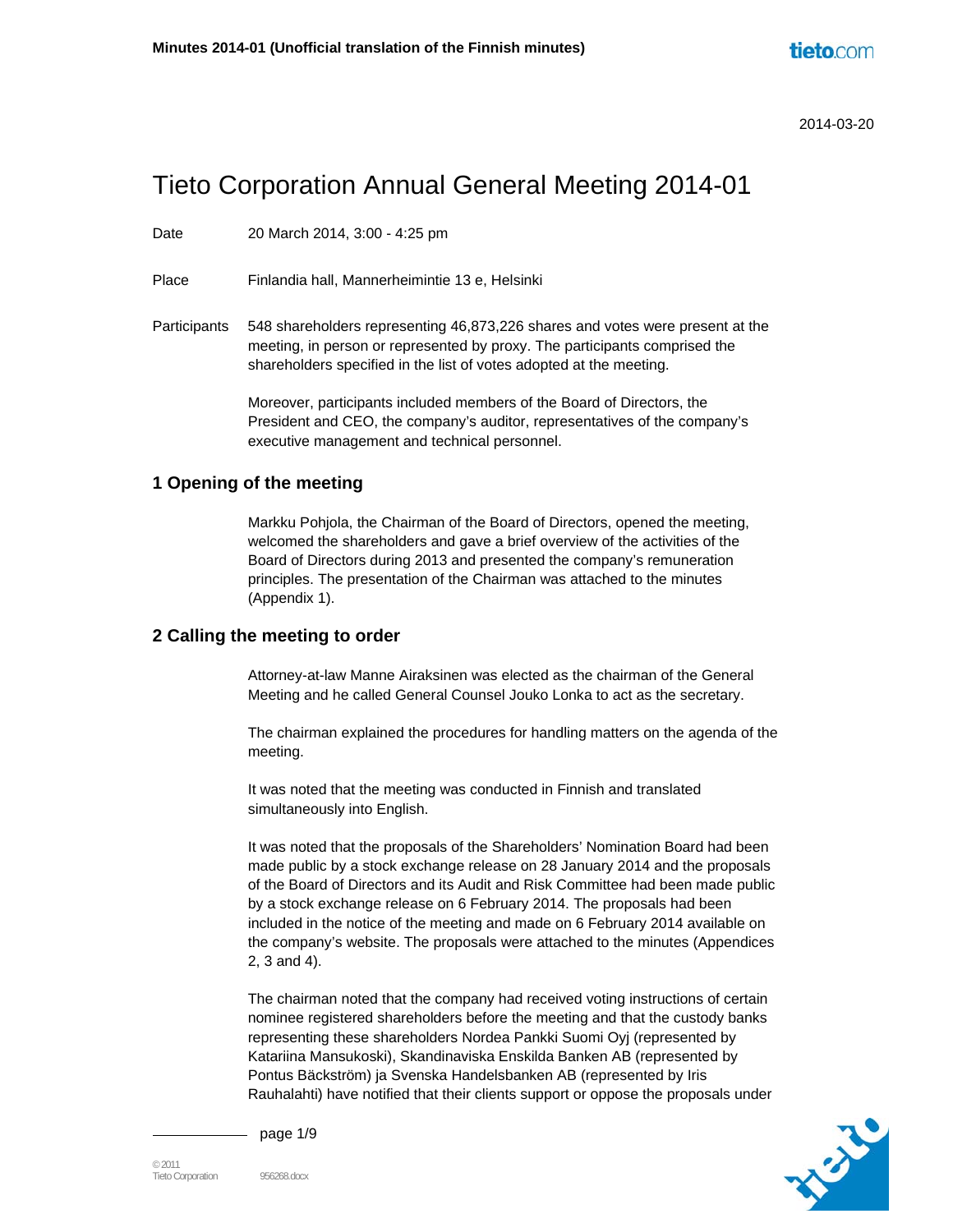certain agenda items, or that they abstain from taking part in the decision-making, however without presenting any counterproposal under such agenda items.

The chairman noted that opposing and abstaining votes will be recorded in the minutes, unless a voting shall be conducted. Further, the chairman noted that the opposing votes included in the summary lists shall be recorded to the minutes only to the extent they support a counterproposal eligible for voting.

The summary list of the voting instructions of the shareholders represented by Nordea Pankki Suomi Oyj, Skandinaviska Enskilda Banken AB and Svenska Handelsbanken AB was attached to the minutes (Appendix 5).

# **3 Election of persons to scrutinize the minutes and to supervise the counting of votes**

Carita Finni and Lauri Vaittinen were elected to scrutinize the minutes of the meeting and to supervise the counting of votes, if needed.

## **4 Recording the legality of the meeting**

It was noted that the notice of the meeting had been made public in its entirety by a stock exchange release on 6 February 2014 and published on the same date on the company's website www.tieto.com/agm. It was also noted that newspaper advertisements regarding the notice had been published in Helsingin Sanomat and Dagens Nyheter on 10 February 2014.

It was noted that the General Meeting had been legally convened in accordance with the provisions of Articles of Association and the Companies Act and therefore constituted a quorum.

Extracts of the notice of the meeting and advertisements published in the aforementioned newspapers were attached to the minutes (Appendices 6, 7 and 8).

## **5 Recording the attendance at the meeting and adoption of the list of votes**

A list of attendees as of the beginning of the meeting and a list of votes represented at the meeting were presented, according to which 548 shareholders were present either in person, by legal representative or by proxy. It was noted that 46,873,226 shares and votes were represented at the beginning of the meeting.

The list of attendees at the beginning of the meeting and the list of votes were attached to the minutes (Appendix 9). It was noted that the list of votes will be adjusted to correspond to the attendance at the beginning of a possible vote.

It was recorded that according to the Articles of Association, no shareholder is allowed to vote with more than one fifth (1/5) of the votes represented at the meeting, i.e. with more than 9,374,645 votes.



page 2/9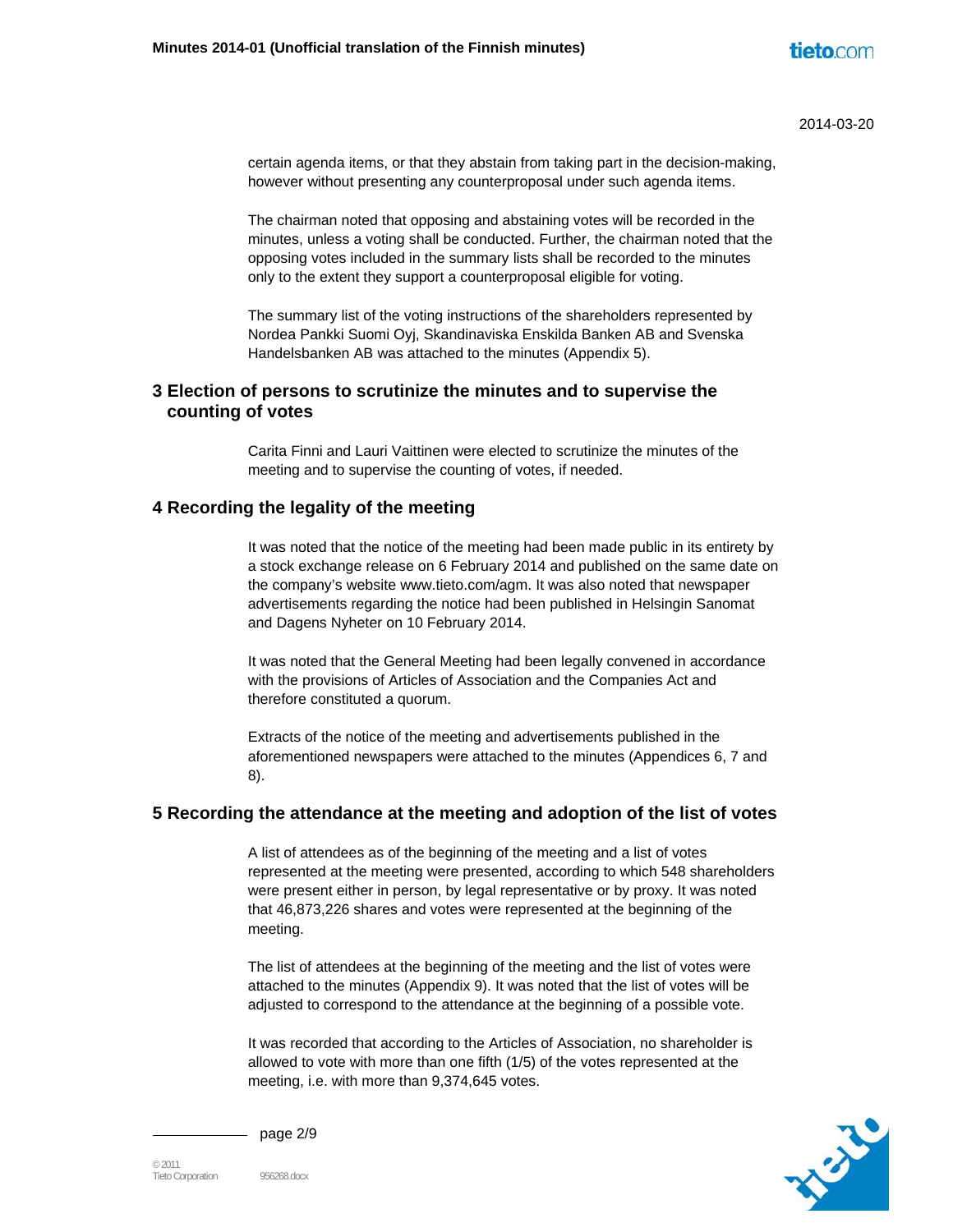## **6 Presentation of the annual accounts, the report of the Board of Directors and the auditor's report for the year 2013**

The President and CEO Kimmo Alkio presented a review of the company's operations in 2013, company's services as well as issues relating to the execution of the company's strategy. The President and CEO's review was attached to the minutes (Appendix 10).

The annual accounts for the financial year 2013, consisting of the income statement, balance sheet, cash flow statement, notes to the financial statements and the consolidated annual accounts as well as the report by the Board of Directors, were presented.

It was noted that the company's annual accounts had been available on the company's website since 20 February 2014, in addition to which they were available at the meeting venue. The documents were attached to the minutes (Appendix 11).

The auditor's report was presented and attached to the minutes (Appendix 12).

## **7 Adoption of the annual accounts**

The General Meeting **resolved** to adopt the annual accounts for the financial year 2013.

Under this agenda item 65,300 abstaining votes of nominee registered shareholders were recorded.

## **8 Resolution on the use of the profit shown on the balance sheet and the payment of dividend**

It was noted that the distributable funds according to the parent company's balance sheet as at 31 December 2013 were EUR 685,450,876.43.

It was noted that the Board of Directors had proposed to the General Meeting that a dividend of EUR 0.90 per share be paid which corresponds approximately to EUR 65.5 million based on the amount of shares as per the General Meeting date. According to the proposal, the dividend shall be paid to shareholders who on the record date of the dividend payment 25 March 2014 are recorded in the shareholders' register held by Euroclear Finland Oy or in the register held by Euroclear Sweden AB. According to the proposal, the dividend shall be paid out as from 10 April 2014. It was noted that dividend shall not be paid for own shares in the company's and its subsidiaries' possession, in total 510,620 shares on the date of the General Meeting. The proposal of the Board of Directors was attached to the minutes (Appendix 3).

The General Meeting **resolved**, in accordance with the proposal by the Board of Directors, that a dividend of EUR 0.90 per share be paid. The dividend shall be paid to shareholders who on the record date of the dividend payment 25 March 2014 are recorded in the shareholders' register held by Euroclear



page 3/9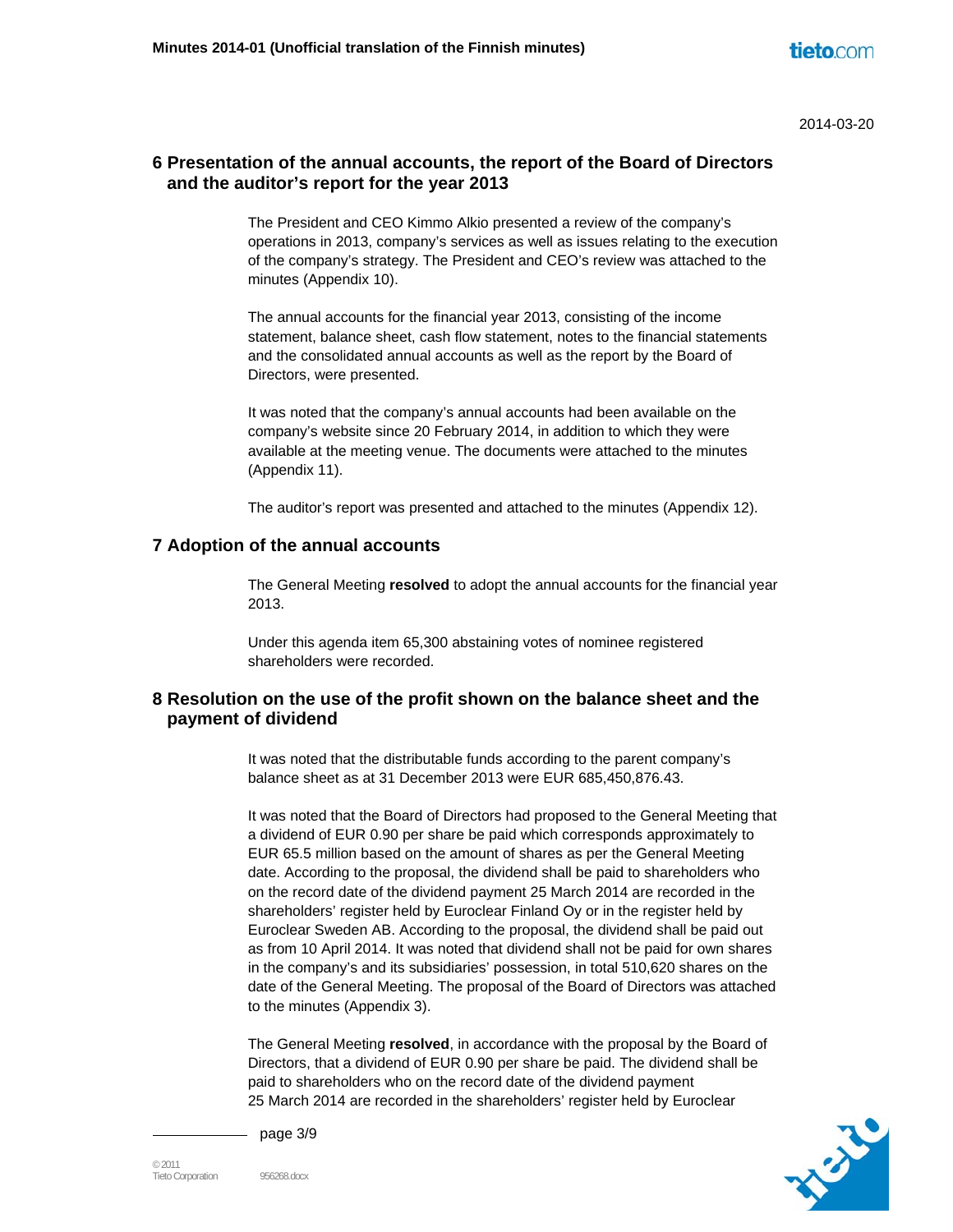Finland Oy or register held by Euroclear Sweden AB. The dividend shall be paid out as from 10 April 2014.

Under this agenda item 164,119 opposing votes and 17,723 abstaining votes of nominee registered shareholders were recorded.

# **9 Resolution on the discharge of the members of the Board of Directors and the President and CEO from liability**

It was noted that the discharging from liability concerned the following persons:

- members of the Board of Directors as elected by the General Meeting: Kurt Jofs, Eva Lindqvist, Sari Pajari, Risto Perttunen, Markku Pohjola, Teuvo Salminen, Ilkka Sihvo and Jonas Synnergren,
- members of the Board of Directors as elected by the personnel: Jari Länsivuori and Ingela Öhlund their personal deputies Anders Palklint and Esa Koskinen as well as Anders Eriksson who acted as personnel representative until Annual General Meeting 2013, and
- President and CEO Kimmo Alkio.

The General Meeting **resolved** to discharge the members and deputy members of the Board of Directors and the President and CEO from liability.

Under this agenda item 242,572 opposing votes and 65,300 abstaining votes of nominee registered shareholders were recorded.

# **10 Resolution on the remuneration of the members of the Board of Directors**

Member of the Shareholders' Nomination Board Timo Ritakallio reported on how the work of the Nomination Board was conducted and proposals were prepared. The report was attached to the minutes (Appendix 13).

It was recorded that the Shareholders' Nomination Board had proposed to the General Meeting that the Board of Directors to be elected for the term of office starting at the end of this Annual General Meeting and expiring at the closing of Annual General Meeting 2015 shall be paid remuneration in accordance with the proposal attached to the minutes (Appendix 2).

The General Meeting **resolved**, in accordance with the proposal of the Shareholders' Nomination Board, that the following annual remuneration be paid from the term of office starting at the end of this General Meeting and expiring at the closing of General Meeting 2015:

- Chairman of the Board EUR 72,000,
- Deputy Chairman of the Board EUR 48,000,
- ordinary members of the Board of Directors EUR 31,500,



page 4/9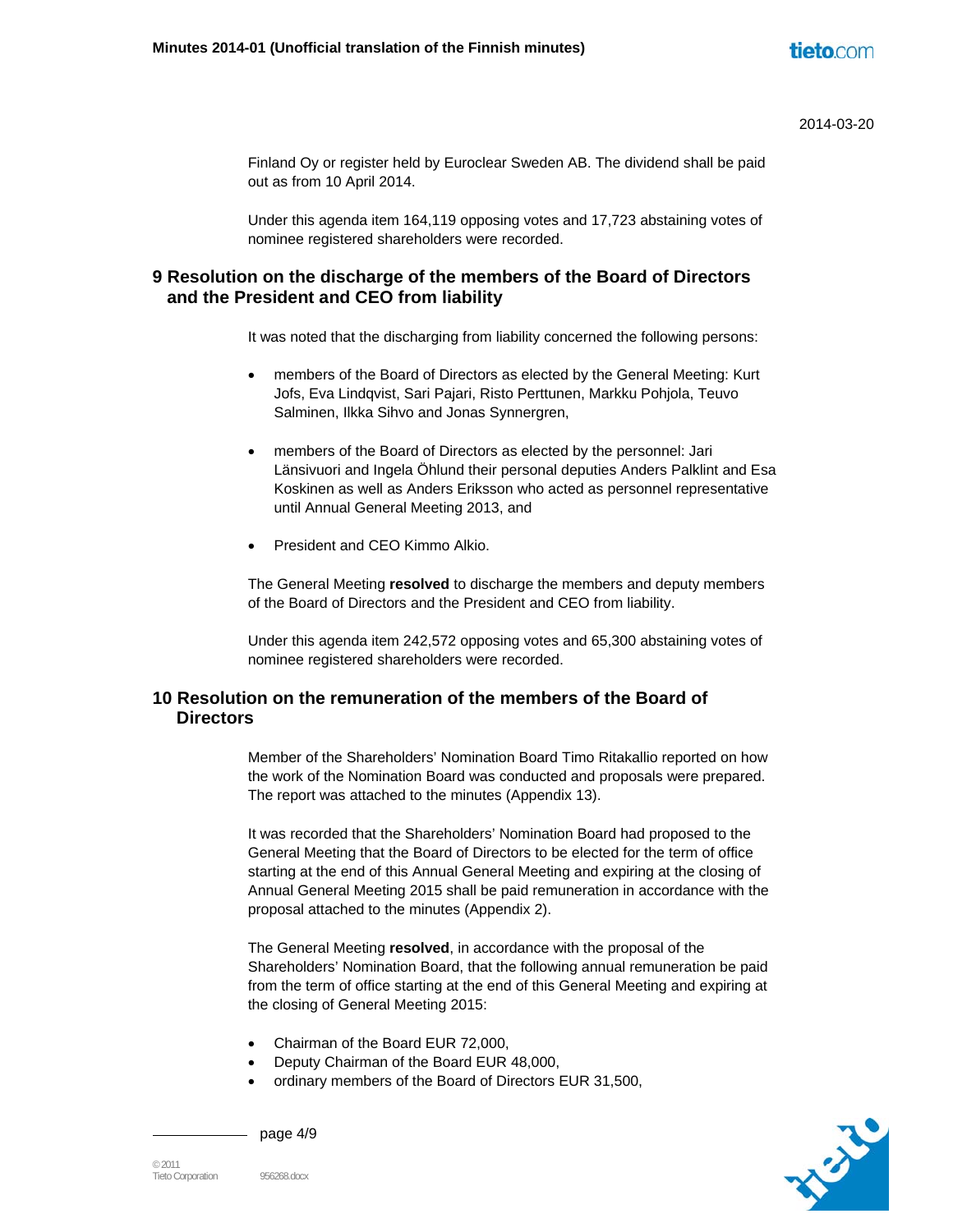to the Chairman of Board Committee EUR 48,000 unless the same individual is also the Chairman or Deputy Chairman of the Board.

Further, the member of the Board shall be paid a meeting fee of EUR 800 for each Board meeting and for each its permanent or temporary committee meeting.

The General Meeting **resolved**, in accordance with the proposal of the Shareholders' Nomination Board that 40% of the fixed annual remuneration shall be paid in Tieto Corporation's shares purchased from the market. The shares shall be purchased within two weeks from the release of the company's interim report 1 January – 31 March 2014.

Under this agenda item 17,723 abstaining votes of nominee registered shareholders were recorded.

## **11 Resolution on the number of members of the Board of Directors**

It was noted that, in accordance with the Articles of Association, the Board of Directors shall have at least six (6) and at most twelve (12) members.

It was noted that the Shareholders' Nomination Board had proposed to the General Meeting that the number of members of the Board of Directors shall be eight (8).

The proposal of the Shareholders' Nomination Board was attached to the minutes (Appendix 2).

The General Meeting **resolved**, in accordance with the proposal of the Shareholders' Nomination Board, to confirm that the number of the Board of Directors shall be eight (8).

It was noted that Tieto Group has made an agreement on personnel representation in the administration of the Group in accordance with the Act on Personnel Representation in the Administration of Undertakings, and that as stipulated in this agreement, the personnel shall elect two ordinary members and their personal deputies to the Board of Directors in addition to the members elected by the General Meeting.

Under this agenda item 17,723 abstaining votes of nominee registered shareholders were recorded.

Shareholder Ritva Siipi notified that she opposes the election of the personnel representatives to the Board of Directors and wishes to have her opinion recorded in the minutes, but she did not demand a vote in the matter.

# **12 Election of members of the Board of Directors**

It was noted that according to the Articles of Association the members of the Board of Directors are elected for one year at a time, and that the term of a member begins from the closing of the General Meeting at which he or she has



page 5/9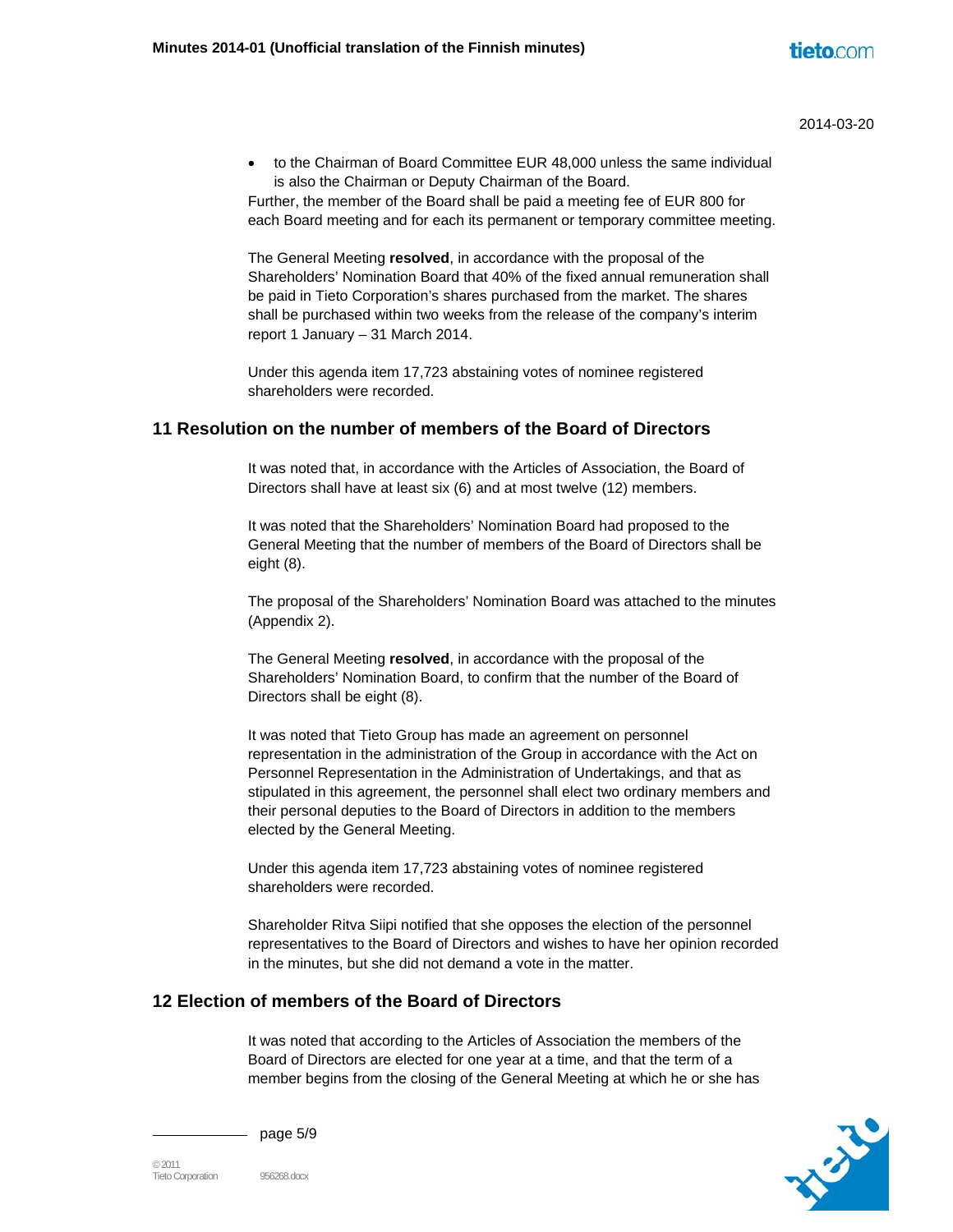been elected and expires at the closing of the first Annual General Meeting following the election.

It was noted that the Shareholders' Nomination Board had proposed to the Annual General Meeting that the Board of Directors for a term of office commencing at the closing of this General Meeting and expiring at the closing of the Annual General Meeting 2015 shall be elected in accordance with the proposal of the Shareholders' Nomination Board attached to the minutes (Appendix 2).

The General Meeting **resolved**, in accordance with the proposal of the Shareholders' Nomination Board, that the following individuals be re-elected as members of the Board of Directors for a term of office commencing at the closing of this General Meeting and expiring at the closing of the Annual General Meeting 2015: Kurt Jofs, Eva Lindqvist, Risto Perttunen, Sari Pajari, Markku Pohjola, Teuvo Salminen and Jonas Synnergren and Endre Rangnes elected as new member.

The General Meeting **resolved**, in accordance with the proposal of the Shareholders' Nomination Board, to elect Markku Pohjola as the Chairman of the Board.

It was **noted and recorded** that Anders Palklint (deputy Marita Ekblom) and Esa Koskinen (deputy Ilpo Waljus) are the members elected by the personnel.

Under this agenda item 17.723 abstaining votes of nominee registered shareholders were recorded.

## **13 Resolution on the remuneration of the auditor**

It was noted that the Audit and Risk Committee of the Board of Directors had proposed to the Annual General Meeting that the auditor to be elected be reimbursed according to the auditor's invoice and in compliance with the purchase principles approved by the committee. The proposal of the Audit and Risk Committee of the Board of Directors was attached to the minutes (Appendix 4).

The General Meeting **resolved** that the auditor be reimbursed according to the auditor's invoice and in compliance with the purchase principles approved by the committee.

Under this agenda item 3,939,822 opposing votes and 20,223 abstaining votes of nominee registered shareholders were recorded.

# **14 Election of the auditor**

According to the Articles of Association the company has one auditor which shall be a firm of authorized public accountants approved by the Central Chamber of Commerce. The term of the auditor expires at the closing of the first Annual General Meeting following the election. During the previous financial year



page 6/9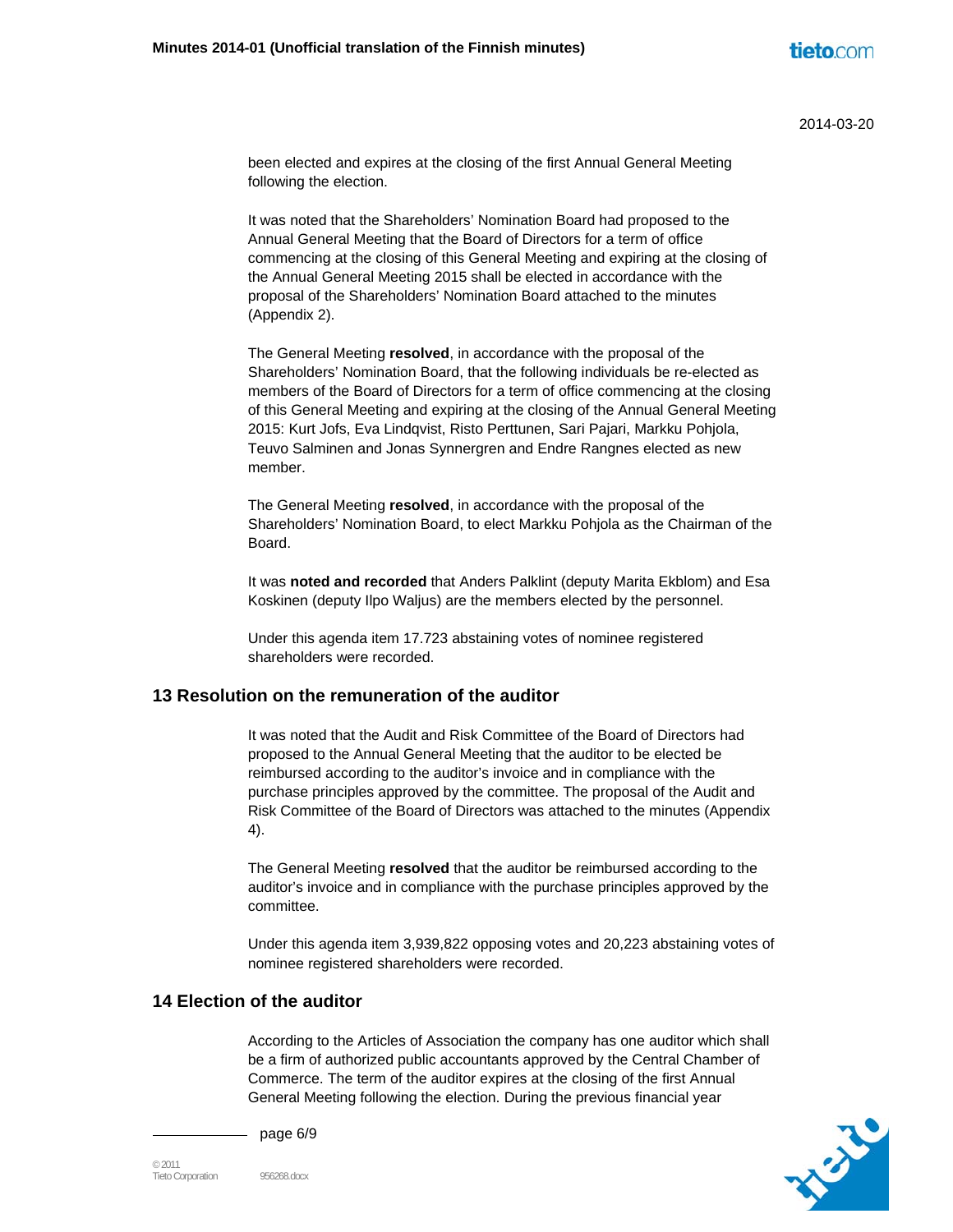PricewaterhouseCoopers Oy has acted as the auditor of the company and CPA Kim Karhu has acted as the responsible auditor.

It was noted that the Audit and Risk Committee of the Board of Directors had proposed to the General Meeting that PricewaterhouseCoopers Oy be re-elected as the auditor of the company for a term of office expiring at the end of the next Annual General Meeting. The proposal of the Audit and Risk Committee was attached to the minutes (Appendix 4). PricewaterhouseCoopers Oy has notified that CPA Tomi Hyryläinen would act as the responsible auditor.

The General Meeting **resolved**, in accordance with the proposal of the Audit and Risk Committee, that PricewaterhouseCoopers Oy be re-elected as the auditor of the company for a term of office expiring at the end of the Annual General Meeting 2015.

Under this agenda item 21,588 abstaining votes of nominee registered shareholders were recorded.

## **15 Authorizing the Board of Directors to decide on the repurchase of the company's own shares**

It was noted that the Board of Directors had proposed to the Annual General Meeting that the Board of Directors be authorized to decide on the repurchase of the company's own shares as follows:

- The amount of own shares to be repurchased shall not exceed 7 200 000 shares, which corresponds to approximately 10% of all of the shares in the company. Only the unrestricted equity of the company can be used to repurchase of own shares.
- The company's own shares can be repurchased at a price formed in public trading on the date of the repurchase or at a price that has otherwise been formed on the market.
- The Board of Directors decides how the share repurchase will be carried out. Own shares can be repurchased, inter alia, by using derivatives. The company's own shares can be repurchased otherwise than in proportion to the shareholdings of the shareholders (directed repurchase).
- The authorization cancels previous unused authorizations by the General Meeting to decide on the repurchase of the company's own shares.
- The authorization is effective until the next Annual General Meeting, however, no later than until 30 April 2015.

The proposal of the Board of Directors was attached to the minutes (Appendix 3).

The General Meeting **resolved** to authorize the Board of Directors to decide on the repurchase of the company's own shares in accordance with the proposal of the Board of Directors.



page 7/9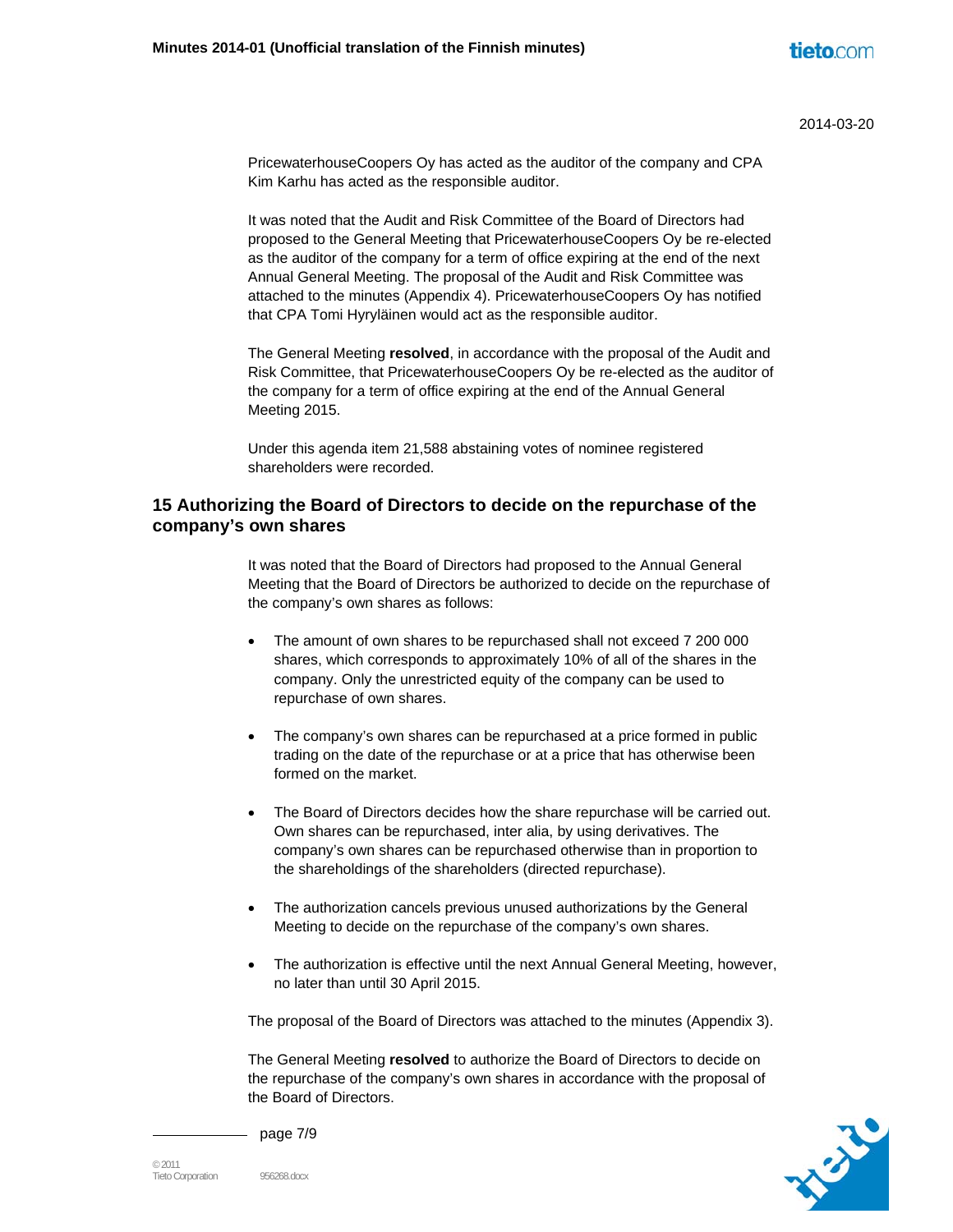Under this agenda item 263,072 opposing votes and 17,723 abstaining votes of nominee registered shareholders were recorded.

## **16 Authorizing the Board of Directors to decide on the issuance of shares as well as options and other special rights entitling to shares**

It was noted that the Board of Directors had proposed to the Annual General Meeting that the Board of Directors was authorized to decide on the issuance of shares as well as on the issuance of option rights and other special rights entitling to shares referred to in chapter 10 section 1 of the Companies Act in one or more tranches.

- The amount of shares to be issued based on the authorization (including shares to be issued based on the special rights) shall not exceed 7 200 000 shares, which currently corresponds to approximately 10% of all the shares in the company.
- However, out of the above maximum amount of shares to be issued no more than 700 000 shares, currently corresponding to less than 1% of all of the shares in the company, may be issued as part of the company's share-based incentive programs.
- The Board of Directors decides on the terms and conditions of the issuance of shares and of special rights entitling to shares. The authorization concerns both the issuance of new shares as well as the transfer of treasury shares. The issuance of shares and of special rights entitling to shares may be carried out in deviation from the shareholders' pre-emptive right (directed issue).
- The authorization cancels previous unused authorizations to decide on the issuance of shares and on the issuance of options and other special rights entitling to shares.
- The authorization is effective until the next Annual General Meeting, however, no later than until 30 April 2015.

The proposal of the Board of Directors was attached to the minutes (Appendix 3).

The General Meeting **resolved** to authorize the Board of Directors to decide on the issuance of shares as well as on the issuance of option rights and other special rights entitling to shares referred to in chapter 10 section 1 of the Companies Act in accordance with the proposal of the Board of Directors.

Under this agenda item 17,723 abstaining votes of nominee registered shareholders were recorded.

# **17 Closing of the meeting**

It was recorded that all the decisions of the General Meeting had been made unanimously unless otherwise indicated in the minutes.



page 8/9